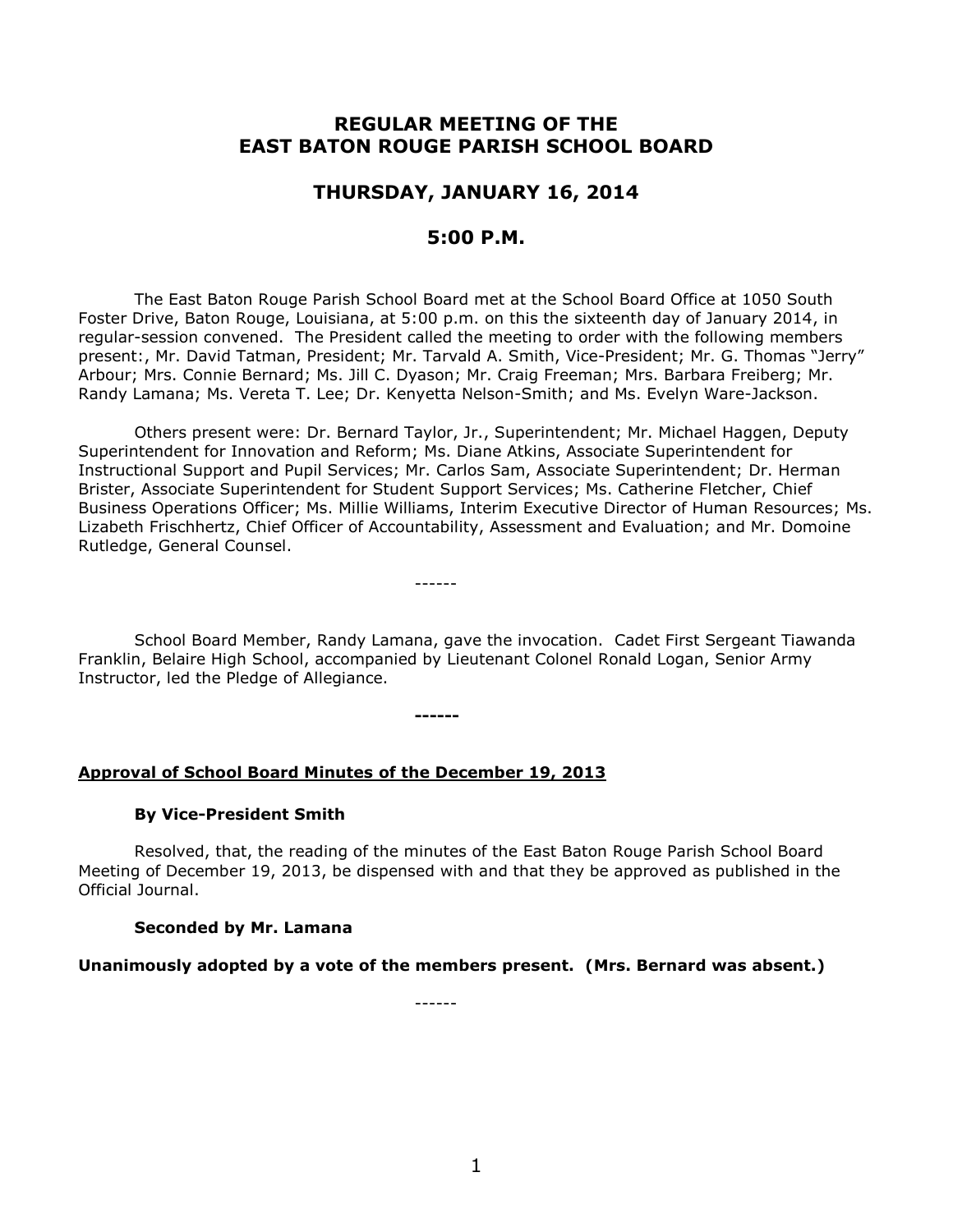# **Adoption of Resolution Proclaiming the Week of February 3-7, 2014, as "School Counseling Week"**

# **By Dr. Kenyetta Nelson-Smith**

Resolved, That, the East Baton Rouge Parish School Board does hereby adopt a resolution proclaiming the week of February 3-7, 2014, as "School Counseling Week." **(A copy of the Resolution has been marked "Official Copy" and placed in the files of the Board.)**

# **Seconded by Vice-President Smith**

**Unanimously adopted by a vote of the members present. (Mrs. Bernard was absent.)**

**------**

# **Adoption of Resolution Proclaiming the Month of March 2014, as "Music in our Schools Month"**

# **By Ms. Ware-Jackson**

Resolved, That, the East Baton Rouge Parish School Board does hereby adopt a resolution proclaiming the month of March 2014, as "Music in our Schools Month." **(A copy of the Resolution has been marked "Official Copy" and placed in the files of the Board.)**

**Seconded by Mrs. Bernard**

**Unanimously adopted by a vote of all the members.**

# **Adoption of Resolution Proclaiming the Month of February 2014, as "National Magnet Schools of America Month"**

**------**

## **By Ms. Dyason**

Resolved, That, the East Baton Rouge Parish School Board does hereby adopt a resolution proclaiming the month of February 2014, as "National Magnet Schools of America Month." **(A copy of the Resolution has been marked "Official Copy" and placed in the files of the Board.)**

## **Seconded by Mr. Lamana**

**Unanimously adopted by a vote of all the members.**

**------**

**Approval for Administration to Plan and Implement a Foreign Language Immersion Program to be Housed at Polk Elementary School**

**By Mr. Freeman**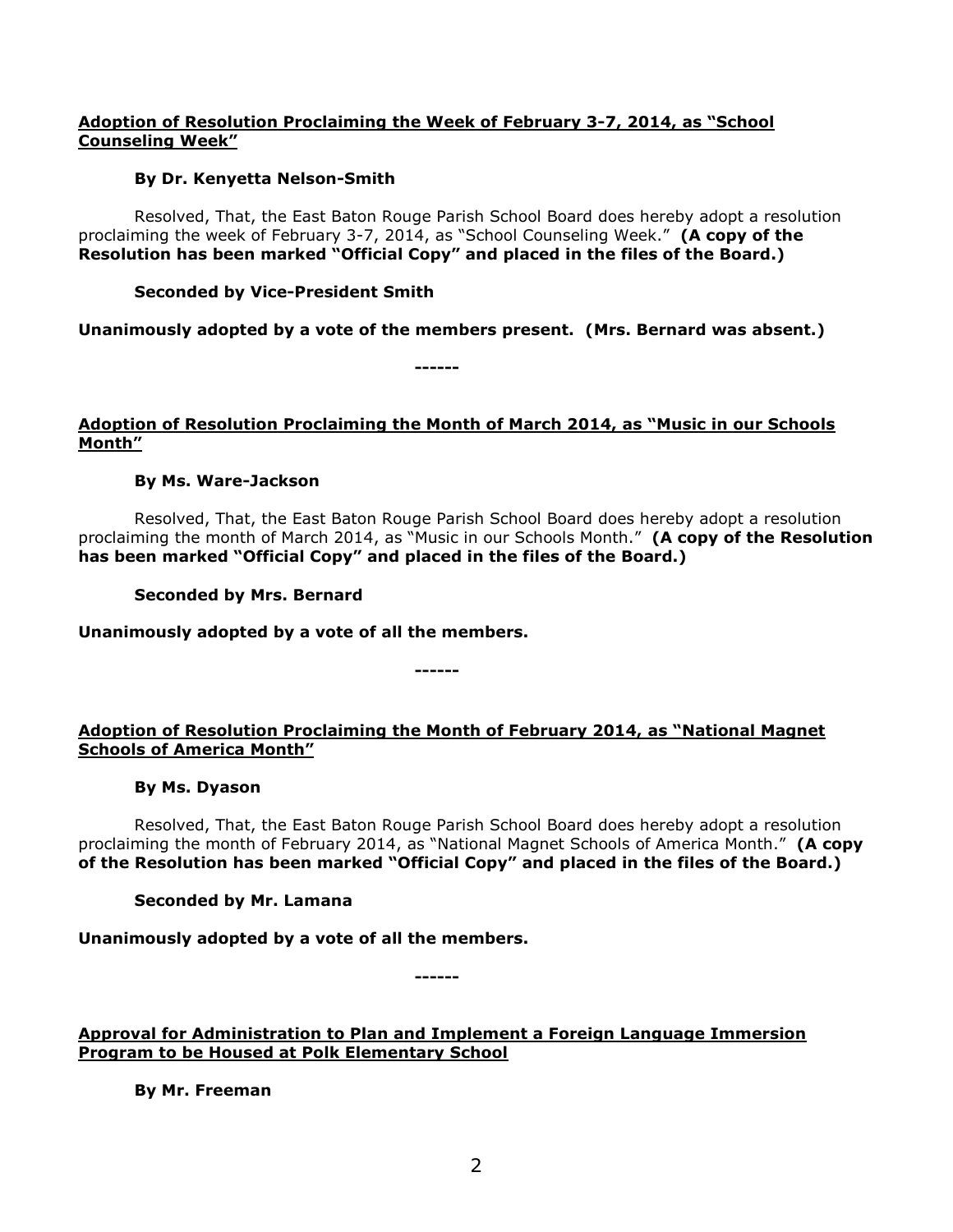Resolved, that, the East Baton Rouge Parish School Board does hereby give approval for the administration to plan and implement a foreign language immersion program to be housed at Polk Elementary School, beginning with kindergarten during the 2014-2015 school year, which would require boundary changes that would reassign Polk Elementary School students to University Terrace and Buchanan Elementary Schools, along with assigning an area of Buchanan to Bernard Terrace Elementary School.

## **Seconded by Mrs. Freiberg**

**The vote on the motion was as follows:**

| Yeas: (10) | Mr. Arbour, Ms. Dyason, Mr. Freeman, Mrs. Freiberg, Mr. Lamana, |
|------------|-----------------------------------------------------------------|
|            | Ms. Lee, Dr. Nelson-Smith, Vice-President Smith, President      |
|            | Tatman, and Ms. Ware-Jackson                                    |

**Nays: (1) Mrs. Bernard**

**Abstained: (0) None**

**Absent: (0) None**

**The motion was declared adopted.**

**------**

## **Approval for Administration to Open Brookstown as a Middle School**

#### **By Mrs. Freiberg**

Resolved, that, the East Baton Rouge Parish School Board does hereby give approval for the administration to open Brookstown as a middle school to accommodate approximately 225 magnet students as well as 260 attendance zone students residing in the Prescott middle area, which will require approval of boundary changes that would reassign students to Brookstown Middle who are currently assigned to Woodlawn, Southeast, Westdale, and Glasgow Middle Schools.

#### **Seconded by Mr. Freeman**

## **Unanimously adopted by a vote of all the members.**

**------**

## **Approval to Redistrict Students**

#### **By Mr. Lamana**

Resolved, that, the East Baton Rouge Parish School Board does hereby approve redistricting students attending the following schools: (a) Woodlawn Elementary School, and living within the boundaries beginning at the center of Siegen Lane and Interstate 10; southeast along Interstate 10 to the center of Old Perkins Rd. W; west to the center of Perkins Rd.; west to the west side of Metairie Drive; north to the Louisiana & Arkansas Railroad; west to the center of Siegen Lane; and north to the point of beginning, to Jefferson Terrace Elementary School, effective July 1, 2014; and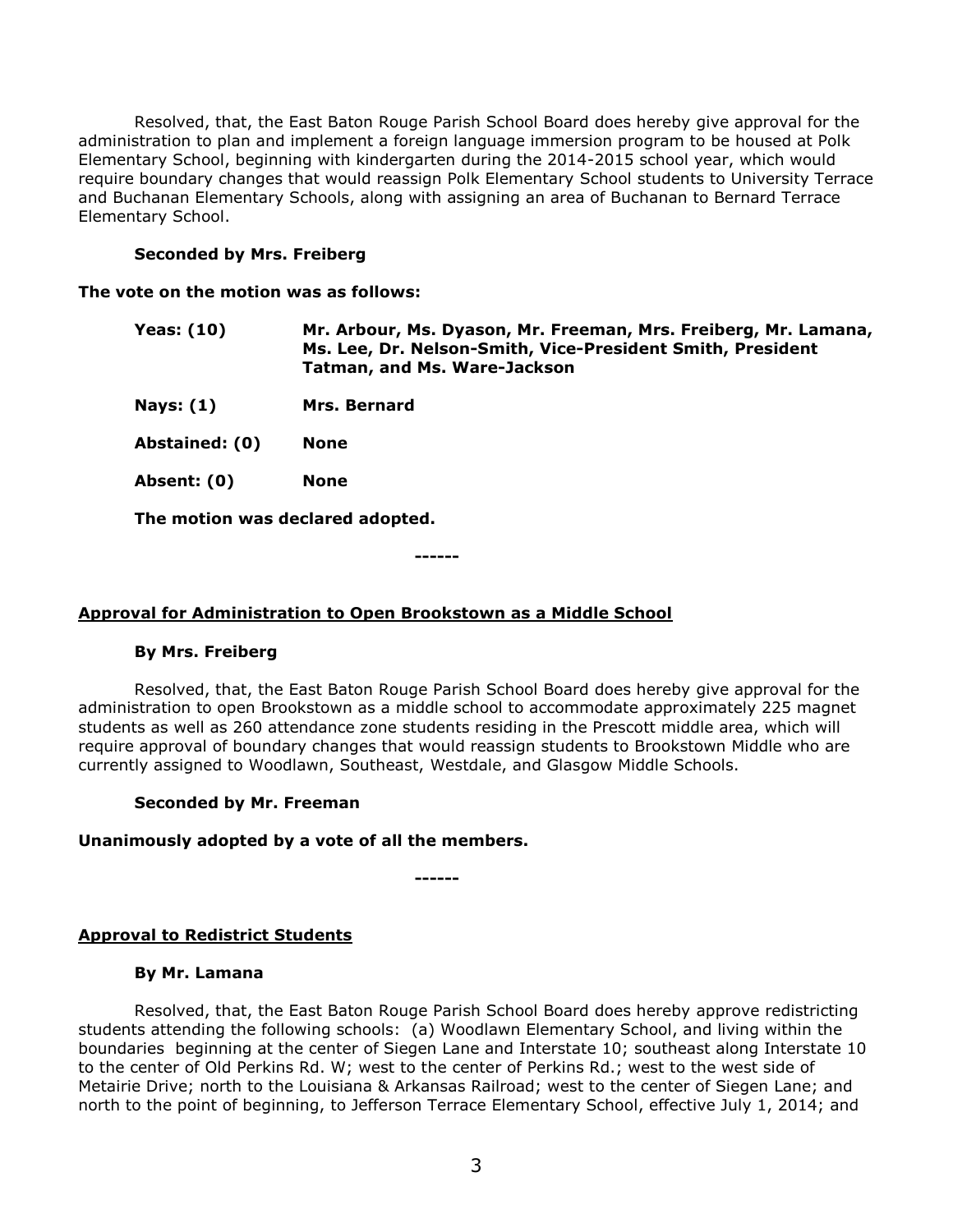(b) Jefferson Terrace Elementary School, and living within the boundaries beginning at the center of Siegen Lane and Interstate 10; south to the Louisiana & Arkansas Railroad; east to a point west of Metairie Drive; south to the west of Metairie Drive; south to the center of Perkins Rd.; west to the center of Bluebonnet Blvd.; north to Interstate 10; southeast along Interstate 10 to the point of beginning; and also include moving the current line from the center of Bluebonnet Rd. to the center of Bluebonnet Blvd., to Westminster Elementary School, effective July 1, 2014.

## **Seconded by Mrs. Bernard**

## **Discussion followed.**

## **The following substitute motion was made.**

# **By Vice-President Smith**

Resolved, that, the East Baton Rouge Parish School Board does hereby approve redistricting students attending the following schools: (a) Woodlawn Elementary School, and living within the boundaries beginning at the center of Siegen Lane and Interstate 10; southeast along Interstate 10 to the center of Old Perkins Rd. W; west to the center of Perkins Rd.; west to the west side of Metairie Drive; north to the Louisiana & Arkansas Railroad; west to the center of Siegen Lane; and north to the point of beginning, to Jefferson Terrace Elementary School, effective July 1, 2014; and (b) Jefferson Terrace Elementary School, and living within the boundaries beginning at the center of Siegen Lane and Interstate 10; south to the Louisiana & Arkansas Railroad; east to a point west of Metairie Drive; south to the west of Metairie Drive; south to the center of Perkins Rd.; west to the center of Bluebonnet Blvd.; north to Interstate 10; southeast along Interstate 10 to the point of beginning; and also include moving the current line from the center of Bluebonnet Rd. to the center of Bluebonnet Blvd., to Westminster Elementary School, effective July 1, 2014. Additional changes are as follows:

(a). Students currently enrolled at Woodlawn Elementary and Jefferson Terrace Elementary that live in the areas being moved from these schools will be grandfathered and allowed to remain until they move on to Middle School as long as it is continuous enrollment.

(b). Any newly enrolling Kindergarteners for next year and new students to these effected areas for next year will enroll at the new school according to the new attendance zones for Jefferson Terrace and Westminster.

(c). Any currently enrolled PK students living in these affected areas will enroll at the new school as Kindergarteners according to the new attendance zones.

(d). For families with new students enrolling next year and who currently have siblings enrolled at Woodlawn or Jefferson Terrace and live in the affected areas - if they want siblings to be together, the older siblings will have to enroll at the new school. New students cannot enroll at the school that the older siblings are grandfathered in.

## **Seconded by Ms. Lee**

## **The vote on the substitute motion was as follows:**

**Yeas: (8) Mr. Arbour, Mrs. Bernard, Ms. Dyason, Mr. Freeman, Mrs. Freiberg, Mr. Lamana, Vice-President Smith, and Ms. Ware-Jackson**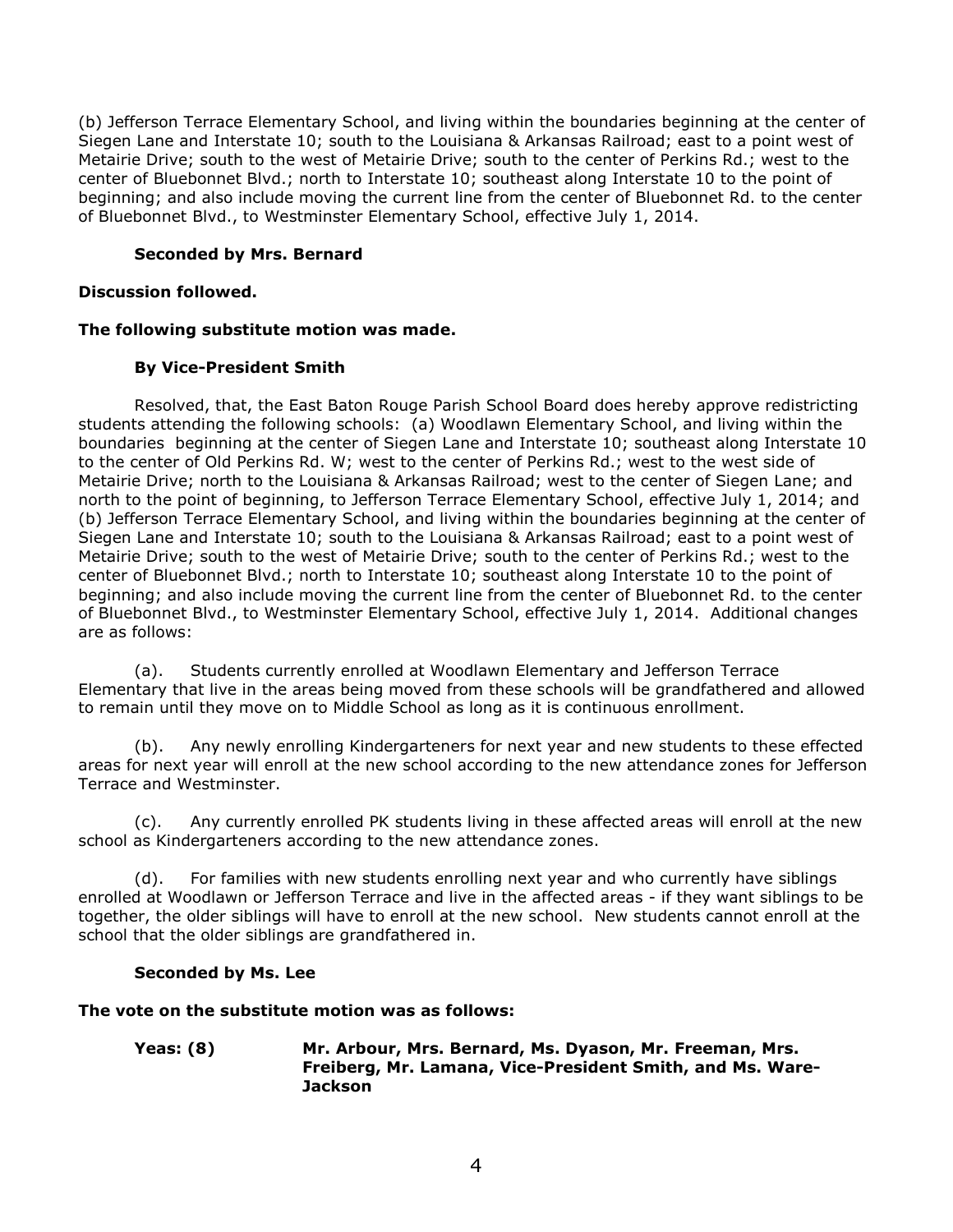**Nays: (3) Ms. Lee, Dr. Nelson-Smith, and President Tatman**

**Abstained: (0) None**

**Absent: (0) None**

**The substitute motion was declared adopted.**

**------**

# **Approval of a Resolution Ordering and Calling a Special Election to be Held in Consolidated School District No. 1**

## **By Vice-President Smith**

Resolved, that, the East Baton Rouge Parish School Board does hereby approve a resolution ordering and calling a special election to be held in Consolidated School District No. 1 of the Parish of East Baton Rouge, State of Louisiana, on May 3, 2014, to renew the levy and collection of special taxes therein; making application to the State Bond Commission; and providing for other matters in connection therewith.

## **Seconded by Mr. Lamana**

**Unanimously adopted by a vote of the members present. (Mrs. Bernard was absent.)**

**------**

**Acceptance of Donations**

## **By Mrs. Freiberg**

Resolved, that, the East Baton Rouge Parish School Board does hereby accept donations from the Barry Manilow Foundation Instrument Drive and the Baton Rouge Symphony Orchestra.

## **Seconded by Mr. Freeman**

## **Unanimously adopted by a vote of the members present. (Ms. Dyason and Vice-President Smith were absent.)**

**------**

## **Approval of a Contract**

## **By Mrs. Bernard**

Resolved, that, the East Baton Rouge Parish School Board does hereby give approval of a contract between the East Baton Rouge Parish School System and Landry and Associates for professional consulting services in the amount of \$10,000.00.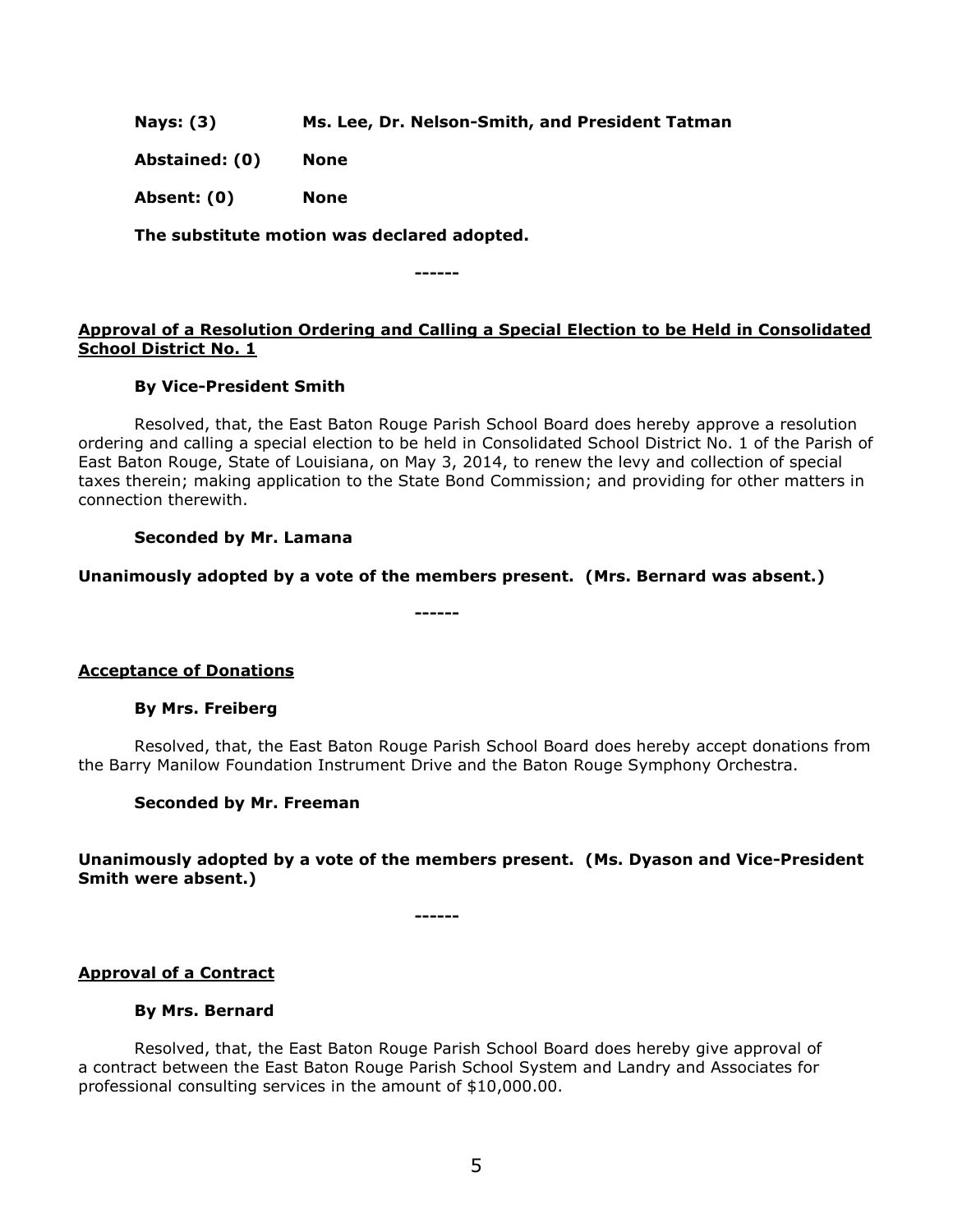#### **Seconded by Mr. Freeman**

#### **Discussion followed.**

#### **The following substitute motion was made.**

#### **By Mr. Arbour**

Resolved, that, the East Baton Rouge Parish School Board does hereby give approval of a contract between the East Baton Rouge Parish School System and Landry and Associates for professional consulting services in the amount of \$10,000.00. The Board authorizes General Counsel to use the approved provisions and to incorporate them in our usual and customary contract. The Board further authorizes the Superintendent to execute the contract.

#### **Seconded by Mr. Lamana**

**Unanimously adopted by a vote of the members present. (Ms. Dyason and Vice-President Smith were absent.)**

**------**

#### **Approval of a Contract**

#### **By Mrs. Bernard**

Resolved, that, the East Baton Rouge Parish School Board does hereby give approval of a contract between the East Baton Rouge Parish School System and ECRA Group for the continuation of a five-year agreement between ECRA and the Diocese of Baton Rouge in the amount of \$14,000.00. - Funding Source: Title II Diocese of Baton Rouge for 2013-2014.

#### **Seconded by Mr. Arbour**

## **Unanimously adopted by a vote of the members present. (Ms. Dyason was absent.)**

**------**

## **Approval of a Contract**

## **By Mrs. Freiberg**

Resolved, that, the East Baton Rouge Parish School Board does hereby give approval of a contract between the East Baton Rouge Parish School System and Soliant Health for the provision of school psychology services to students in the amount of \$45,000.00. – Funding Source: IDEA.

# **Seconded by Ms. Lee**

## **Unanimously adopted by a vote of the members present. (Ms. Dyason was absent.)**

**------**